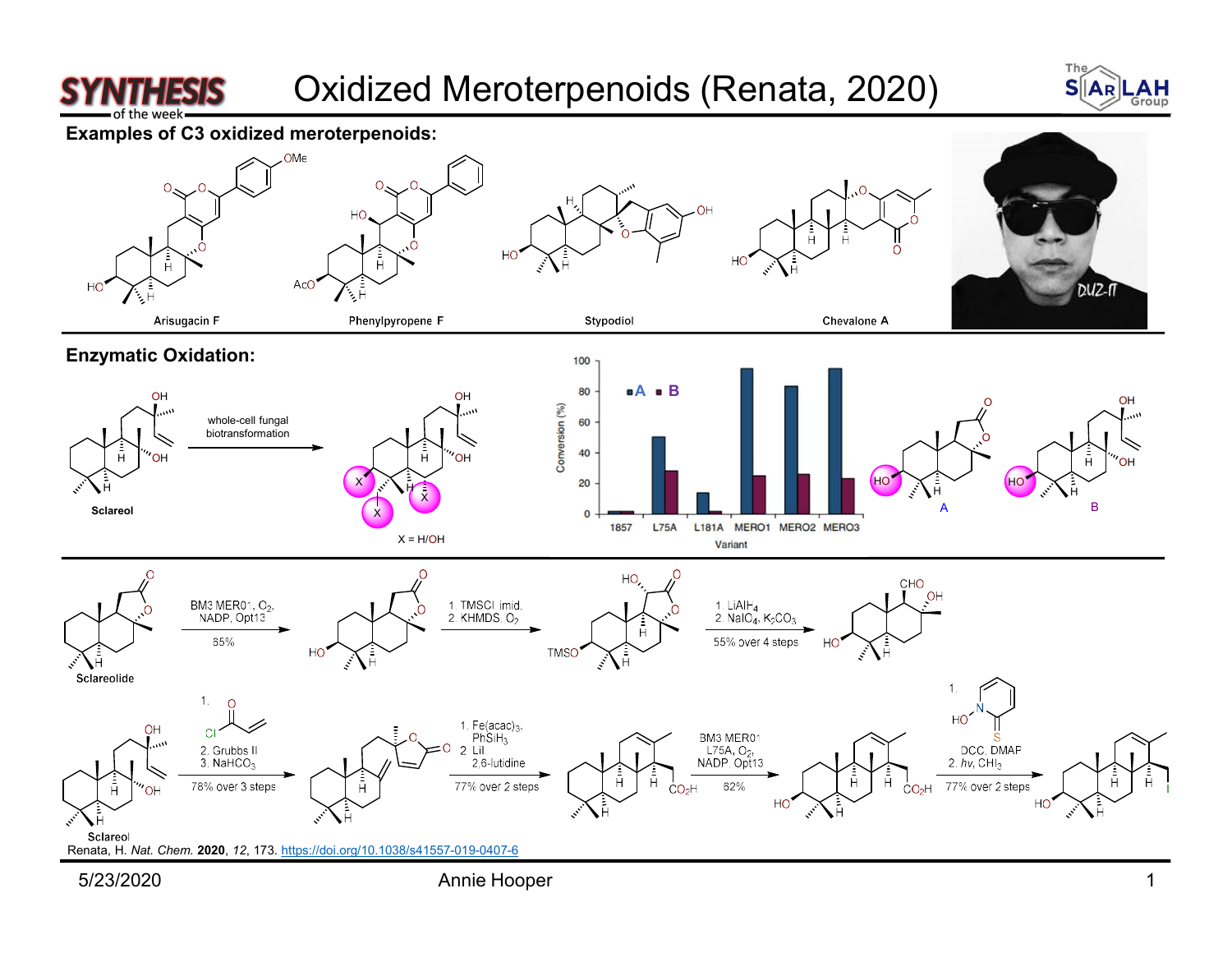

Oxidized Meroterpenoids (Renata, 2020) SIAR